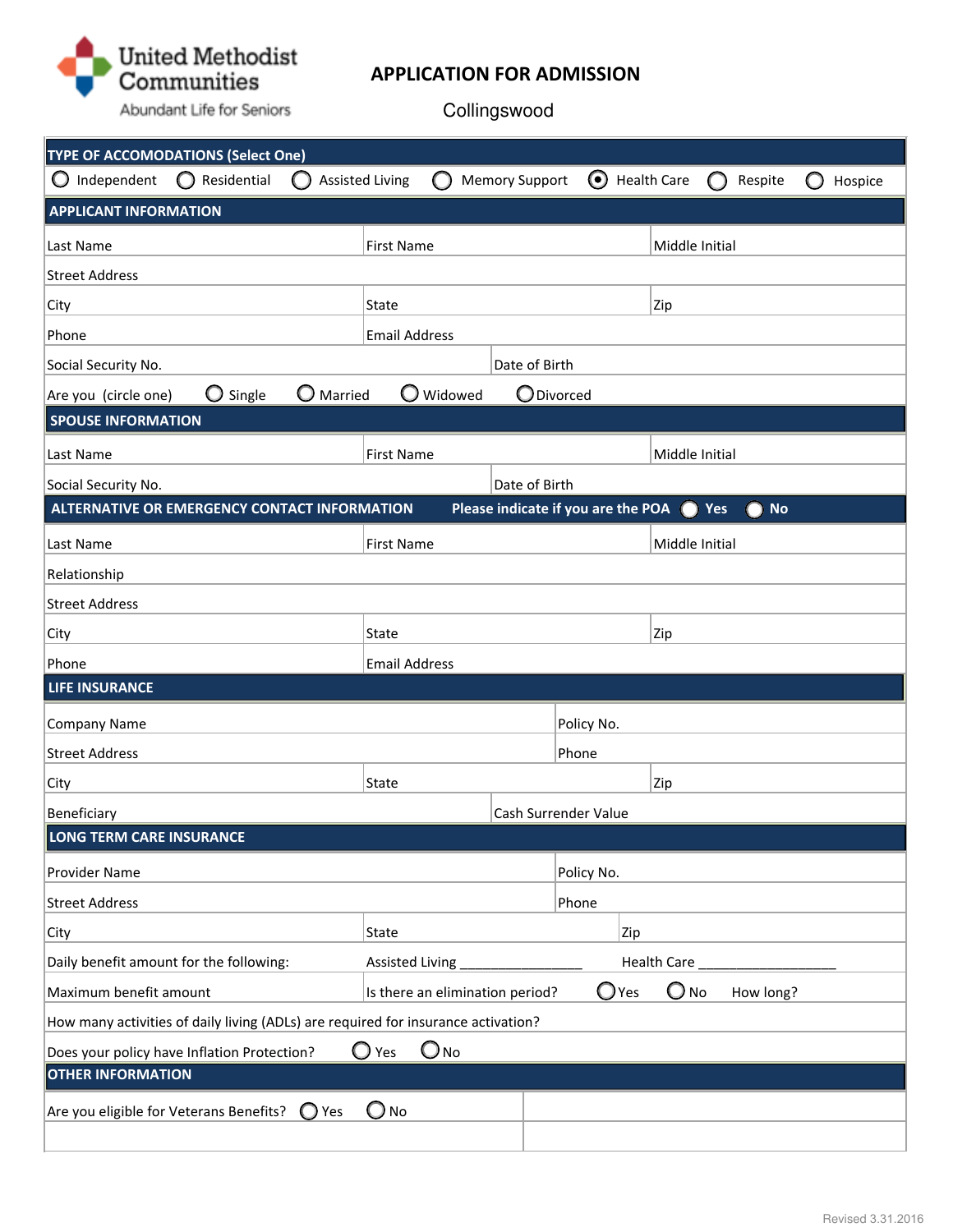## **FINANCIAL INFORMATION FINANCIAL INFORMATION**

#### **MONTHLY INCOME**

|                                                          | <b>Monthly Amount</b>           |                                | <b>Company Name and Address</b> |                       |  |  |
|----------------------------------------------------------|---------------------------------|--------------------------------|---------------------------------|-----------------------|--|--|
|                                                          | <b>1st Person</b>               | 2nd Person                     | <b>1st Person</b>               | 2nd Person            |  |  |
| <b>Social Security</b>                                   | \$                              | \$                             |                                 |                       |  |  |
| Pension                                                  | \$                              | \$                             | <b>Company Name</b>             | <b>Company Name</b>   |  |  |
| Is this a joint and<br>survivor pension?                 | $\bigcirc$ Yes<br>$\bigcirc$ No | $\circ$<br>Yes<br>$\bullet$ No | <b>Street Address</b>           | <b>Street Address</b> |  |  |
| If yes what is the<br>amount of the<br>survivor benefit? | \$                              | \$                             | City, State, Zip                | City, State, Zip      |  |  |
| <b>Lifetime Annuity</b>                                  | \$                              | \$                             | <b>Company Name</b>             | <b>Company Name</b>   |  |  |
| <b>Enter Monthly Amt</b>                                 |                                 |                                | <b>Street Address</b>           | <b>Street Address</b> |  |  |
|                                                          |                                 |                                | City, State, Zip                | City, State, Zip      |  |  |
| <b>Other Monthly</b>                                     | \$                              | \$                             | Name                            | Name                  |  |  |
| <b>Income</b>                                            |                                 |                                | <b>Street Address</b>           | <b>Street Address</b> |  |  |
|                                                          |                                 |                                | City, State, Zip                | City, State, Zip      |  |  |
| <b>TOTAL INCOME</b>                                      | 0∥\$<br>\$                      | 0                              |                                 |                       |  |  |
| <b>ASSETS</b>                                            |                                 |                                |                                 |                       |  |  |
| <b>Amount</b>                                            |                                 |                                |                                 |                       |  |  |

|                                                                                                                                              | <b>1st Person</b>   | 2nd Person            | <b>Name and Address of Institute</b> | <b>Account Number</b> |
|----------------------------------------------------------------------------------------------------------------------------------------------|---------------------|-----------------------|--------------------------------------|-----------------------|
| <b>Checking</b>                                                                                                                              | \$                  | \$                    | Name                                 | <b>Account Number</b> |
|                                                                                                                                              |                     |                       | <b>Street Address</b>                |                       |
|                                                                                                                                              |                     |                       | City, State, Zip                     |                       |
| <b>Savings</b>                                                                                                                               | \$                  | \$                    | Name                                 | <b>Account Number</b> |
|                                                                                                                                              |                     |                       | <b>Street Address</b>                |                       |
|                                                                                                                                              |                     |                       | City, State, Zip                     |                       |
| <b>CDs &amp; Money</b>                                                                                                                       | $\varsigma$         | \$                    | Name                                 | <b>Account Number</b> |
| <b>Market Accounts</b>                                                                                                                       |                     |                       | <b>Street Address</b>                |                       |
|                                                                                                                                              |                     |                       | City, State, Zip                     |                       |
| Investments                                                                                                                                  | \$                  | \$                    | Name                                 | <b>Account Number</b> |
|                                                                                                                                              |                     |                       | <b>Street Address</b>                |                       |
|                                                                                                                                              |                     |                       | City, State, Zip                     |                       |
| <b>Trust</b>                                                                                                                                 | $\ddot{\mathsf{S}}$ | \$                    | Name                                 | <b>Account Number</b> |
| Is the principal required to be used to pay for<br>$\bigcirc$ Yes<br>the cost of care?<br>$\bigcirc$ No<br>Please attach a copy of the Trust |                     | <b>Street Address</b> |                                      |                       |
|                                                                                                                                              |                     | City, State, Zip      |                                      |                       |
| <b>Non Lifetime</b>                                                                                                                          | \$                  | \$                    | Name                                 | <b>Account Number</b> |
| <b>Annuity</b><br><b>Enter total amount</b>                                                                                                  |                     |                       | <b>Street Address</b>                |                       |
|                                                                                                                                              |                     |                       | City, State, Zip                     |                       |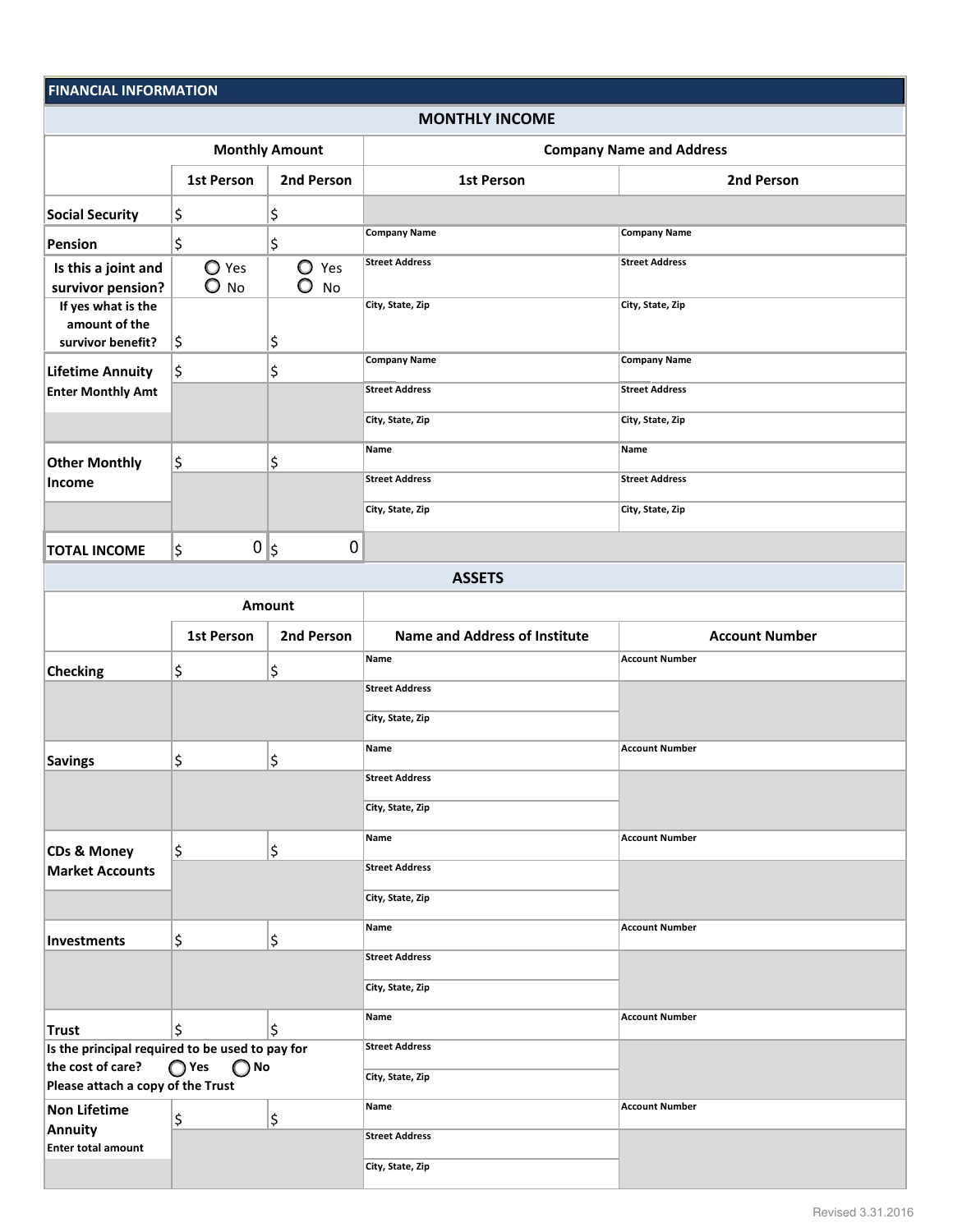| <b>REAL ESTATE</b>                                                                                |                      |             |                                                                                       |                                |  |
|---------------------------------------------------------------------------------------------------|----------------------|-------------|---------------------------------------------------------------------------------------|--------------------------------|--|
|                                                                                                   | <b>1st Person</b>    | 2nd Person  | <b>1st Person</b>                                                                     | 2nd Person                     |  |
| <b>Property Market</b><br>Value *                                                                 | \$                   | \$          | <b>Property Street Address</b>                                                        | <b>Property Street Address</b> |  |
| * Provide most recent copy of property tax bill                                                   |                      |             | City, State, Zip                                                                      | City, State, Zip               |  |
| If yes, name of company:<br>Phone<br>Has property been listed?<br>$\bigcirc$ No<br>$\bigcirc$ Yes |                      |             |                                                                                       |                                |  |
| Name of co-owner:<br>$\bigcirc$ Yes<br><b>Shared Ownership?</b><br><b>No</b>                      |                      |             |                                                                                       |                                |  |
| Mortgage or Home (S                                                                               |                      | )  (\$      | <b>Lender Name</b>                                                                    | <b>Lender Name</b>             |  |
| <b>Equity Line of</b><br><b>Credit</b>                                                            |                      |             | <b>Street Address</b>                                                                 | <b>Street Address</b>          |  |
|                                                                                                   |                      |             | City, State, Zip                                                                      | City, State, Zip               |  |
|                                                                                                   |                      |             | <b>Loan Number</b>                                                                    | <b>Loan Number</b>             |  |
| <b>TOTAL ASSETS</b>                                                                               | $0$   $\zeta$<br>l\$ | $\mathbf 0$ |                                                                                       |                                |  |
|                                                                                                   |                      |             | LIABILITIES-exceeding \$5,000                                                         |                                |  |
|                                                                                                   |                      |             | For example: credit cards, auto loans, amounts owed to other entities or individuals. |                                |  |
| <b>Amount</b>                                                                                     |                      |             |                                                                                       |                                |  |
| <b>Type</b>                                                                                       | 1st Person           | 2nd Person  | Name and Address of Institute                                                         | <b>Account Number</b>          |  |
|                                                                                                   | (\$                  | )  (\$      | Name                                                                                  | Name                           |  |
|                                                                                                   |                      |             | <b>Street Address</b>                                                                 | <b>Street Address</b>          |  |
|                                                                                                   |                      |             | City, State, Zip                                                                      | City, State, Zip               |  |
|                                                                                                   | (\$                  | $\vert$ (\$ | Name                                                                                  | Name                           |  |
|                                                                                                   |                      |             | <b>Street Address</b>                                                                 | <b>Street Address</b>          |  |
|                                                                                                   |                      |             | City, State, Zip                                                                      | City, State, Zip               |  |
| <b>TOTAL LIABILITIES</b> S                                                                        | $0$   $\zeta$        | 0           |                                                                                       |                                |  |
| <b>TOTAL ASSETS</b><br><b>LESS LIABILITIES</b>                                                    | \$<br>$0$  \$        | 0           |                                                                                       |                                |  |